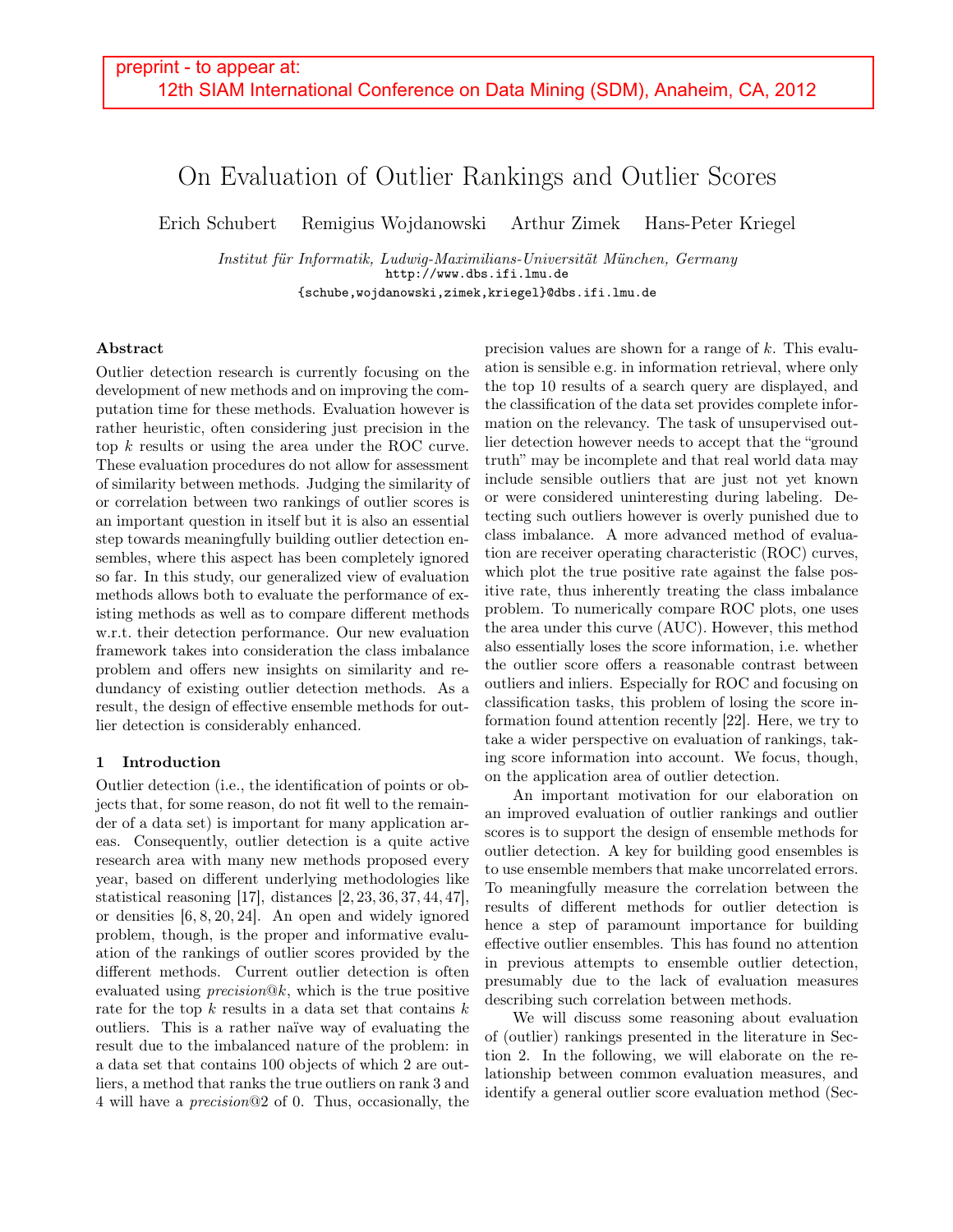tion 3). We elaborate on requirements for building effective ensemble methods in Section 4. In the experiments (Section 5), we demonstrate the usefulness and benefits of the generalized evaluation measure by analyzing the similarity between results of different methods. Furthermore, we show how our evaluation measure is useful in enhancing an ensemble for outlier detection. Section 6 concludes the paper.

## 2 Related Work

Database research in ranking focuses on the scalability of the ranking retrieval algorithm (e.g. w.r.t. the top- $k$ query problem  $[10, 12, 16, 33]$ . In the context of outlier detection, much work therefore aimed at making outlier detection more efficient in retrieving the topk outliers, omitting the assessment of outlierness for those objects that, given the already received results, cannot rank among the top- $k$  anymore. Examples are [2, 4, 19, 26, 36, 37, 44]. Usually, in these methods, the efficiency is evaluated while the quality of the ranking result is bound to be optimal w.r.t. the complete ranking (i.e., identical in the top  $k$  objects) as retrieved by the (less efficient) base method. Evaluation of rankings has not been a major issue in this research area. Recently, though, it was noted [32] that the evaluation of rankings of outlier scores merely based on ROC AUC values is unsatisfactory. Therefore, [32] introduced an "outlier ranking coefficient" of a ranking  $R$  as the ratio between the Spearman ranking coefficient between R and the best possible ranking and the Spearman ranking coefficient between the worst possible and the best possible ranking. The best ranking ranks all outliers before all inliers while the worst ranking ranks all inliers before all outliers. This does however not take into account that there are  $k!$  possible "best" rankings for  $k$ outliers and hence does not tell anything about relationships of similarity or correlation between two different but possibly equally well rated rankings. The truly best outlier ranking should rank more obvious or clear outliers before less obvious outliers before those that could be outliers or inliers and so on. As reasoned in [13, 25], an optimally usable outlier score should provide an estimation of the probability of being an outlier. Ranking points according to their probability of being an outlier is then a truly meaningful ranking of objects (where ties, however, are possible). In the context of classification, ClasSi [18] is an abstraction and generalization of the reasoning in [32] that allows the use of multiple classes in the same ranking by giving a class similarity function. By choosing classes that resemble outliers and inliers, this can be applied to the evaluation of outlier scores as in the special case of [32], suffering from the same drawbacks. Neither of these two methods is

suitable for comparing two different outlier ranking results meaningfully. Methods occasionally used for this task include Spearman's footrule, Spearman's ρ [41] and Kendall's  $\tau$  [21]. These methods are designed in general for evaluating the similarity of two rankings. These values neither take the class imbalance problem into account, nor do they provide a good contrast for rankings where one expects the rankings to be strongly correlated. A weakness of these methods is that they solely evaluate the ranking, but not the underlying scoring. In addition, the common formula relies on a ranking with no ties, which is unrealistic in an outlier detection scenario where ties in particular with sure inliers are to be expected. Nevertheless, as time honored measures, both found a lot of attention in the information retrieval literature. In a very broad perspective, [38] discuss a couple of interpretations of Pearson's r. Topk variants of Kendall's  $\tau$  and Spearman's footrule are discussed in [11]. Melucci [31] discusses the observation that a single correlation coefficient (here: Kendall's  $\tau$ ) along with a test of significance gives limited information only. The use of Kolmogorov-Smirnov is proposed. A certain problem of Kendall's  $\tau$  for the evaluation of rankings is that errors at any place are equally penalized. Usually, however, the top ranked items are most important. Shieh [39] introduces weights to penalize errors in different positions differently. An accuracy measure based on common elements in the top- $k$  of both rankings, normalized by the number of objects of interest, is proposed in [45]. Yilmaz et al. [46] propose a mix of Kendall's  $\tau$  and the average precision of relevant objects, thereby providing a probabilistic interpretation. Kendall's  $\tau$  and Spearman's footrule are discussed and enriched in parallel in [27]. A more subtle problem of Kendall's  $\tau$  has been pointed out e.g. in [7, 27, 40]: all swaps are treated as being statistically independent. In general, however, they are not. If two objects  $i, j$  share similar characteristics that are judged by one outlier model  $O_1$  as outlierish, by another model  $O_2$  they are not, swaps of both objects  $i, j$  with some other objects  $k, l$  in the two resulting outlier rankings are not independent. Instead of noticing the correlation between objects i, j, Kendall's  $\tau$  is inclined to overestimate the correlation between the two outlier models.

While current correlation coefficients, like Blest's index [5], Shieh's weighted Kendall's  $\tau$  [39], or  $\tau_{AP}$ [46], do incorporate weights to give more importance to items being ranked at the top, they actually do not address the class imbalance problem. For outlier detection, balancing classes is necessary to restrict the influence of a large inlier class on the correlation coefficient value. Weights, if used to balance classes, should be related to the class size. The traditional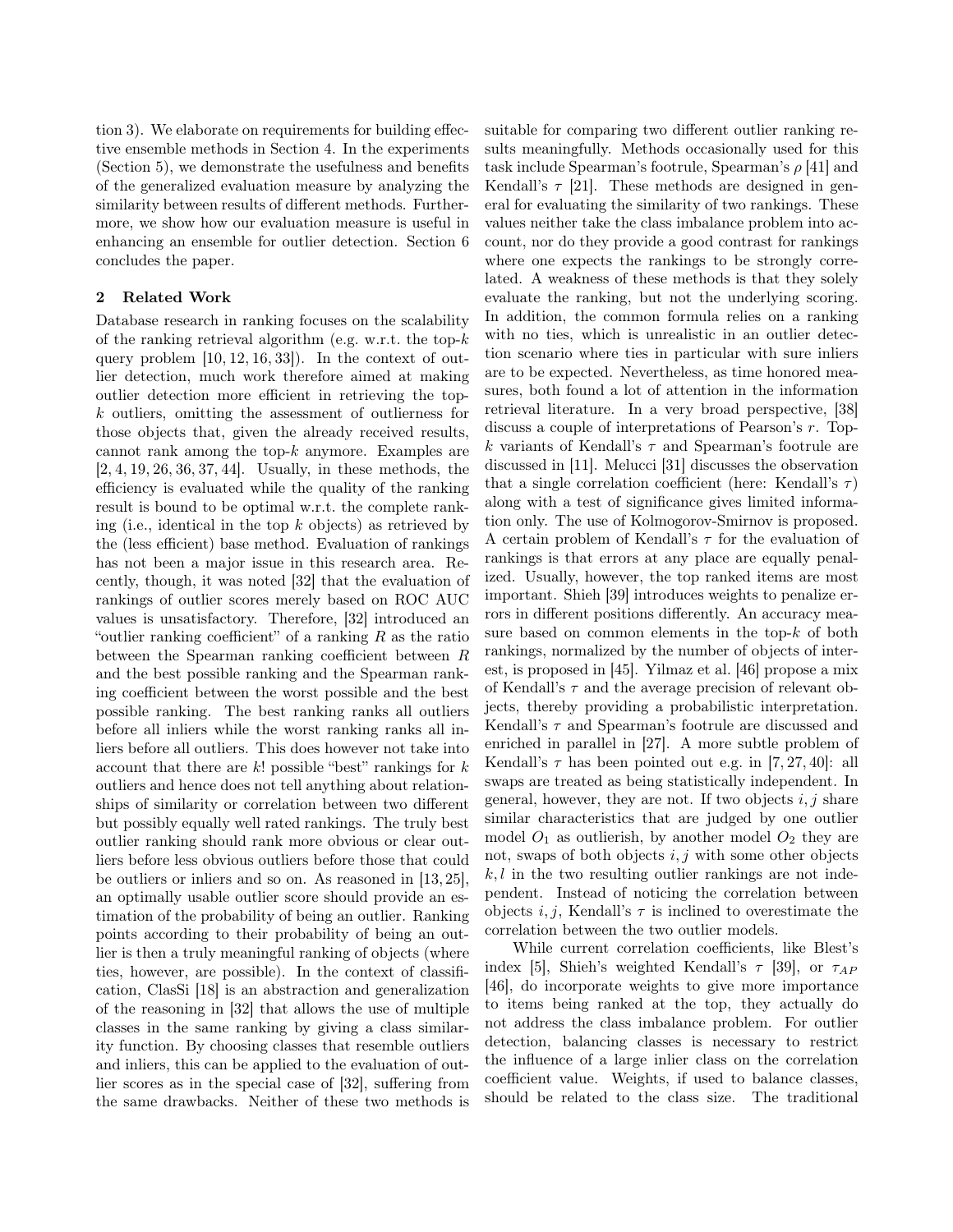measures use weights solely based on ranks [30], being not or at least not directly related to the class sizes. Furthermore, evaluation in information retrieval heads towards a different goal where precision or recall are not meaningful to individuals seeking only a few hits. However, for outlier detection, both recall and precision are important, as we wish to find as many outliers as possible while not miss-labeling too many inliers.

## 3 Generalization of Outlier Evaluation

3.1 Rank Similarity Measures A common formulation of Spearman's rank similarity is:

$$
\rho = 1 - \frac{6 \sum_{i} (\text{rank}_{i}(X) - \text{rank}_{i}(Y))^{2}}{n(n^{2} - 1)}
$$

This formula is only correct for a total ranking with no ties, that is each integer rank occurs exactly once in each ranking. Interestingly, it is a linear inversion of the squared Euclidean distance, applied to the rank position vectors  $(rank_1,...,rank_n)$ . Another popular statistic, Spearmans footrule, can be seen as the Manhattan distance applied to the ranks. This leads to an intriguing parallel to the cost measure used in [25], which can be rewritten as a weighted Manhattan distance applied to vectors containing the "unified" outlier scores (unified<sub>1</sub>, ..., unified<sub>n</sub>) to a target vector consisting of 0 for an inlier and 1 for an outlier. The full version of Spearman's rank similarity  $\rho$  however is defined as Pearson correlation applied to the ranks:

$$
\rho = \frac{\text{Cov}(\text{rank}(X), \text{rank}(Y))}{\sqrt{\text{Var}(\text{rank}(X))}\sqrt{\text{Var}(\text{rank}(Y))}}
$$

The Pearson correlation is a recurring theme in comparing rankings. Another popular correlation statistic, Kendall's  $\tau$ , can be written as:

$$
\tau = \frac{1}{n(n-1)} \sum_{i \neq j} \text{sgn}(X_i - X_j) \text{sgn}(Y_i - Y_j)
$$

$$
= E_{i \neq j} [\text{sgn}(X_i - X_j) \text{sgn}(Y_i - Y_j)]
$$

This however also is nothing but Pearson correlation, applied to the precedence relation: assign to each object combination  $i \neq j$  a unique index to convert  $C(X) :=$  $(c_{i,j} := \text{sgn}(X_i - X_j))$  into a vector field. Now consider the Pearson correlation of  $C(X)$  and  $C(Y)$ . Note that  $E[C(X)] = 0$  since  $c_{i,j} + c_{j,i} = 0$ . Without ties, we have  $Var(C(X)) = 1$ , since  $c_{i,j}^2 = 1$ . Then:

$$
\rho_C = \frac{\text{Cov}(C(X), C(Y))}{\sqrt{\text{Var}(C(X))}\sqrt{\text{Var}(C(Y))}} = \text{Cov}(C(X), C(Y))
$$

$$
= E[(C(X) - E[C(X)])(C(Y) - E[C(Y)])]
$$

$$
= E[C(X)C(Y)] = \tau
$$

There are many more such statistics. For example, Somers' D is the regression coefficient of  $C(Y)$  with respect to  $C(X)$  [34]. The ROC AUC statistic is equivalent to Somers' D [34]. Kruskal's  $\gamma$  is a modification of Kendall's  $\tau$  to handle ties. ClasSi [18] is a generalization of Kendall's  $\tau$  using weights derived from class similarity in particular for multiclass problems.

Essentially, all these measures of ranking similarity can be seen as a combination of two steps: (i) normalization and conversion; (ii) similarity computation. Popular choices are using the rank or order relation as normalization step and either Manhattan or Pearson correlation for the similarity computation. The popular formulas of the simplified Spearman's rank and Kendall's  $\tau$  were developed as specializations of this pattern that offer computational benefits (by not having to compute variances) for integer ranks with no ties allowed.

3.2 Score Normalization As emphasized by the simplified formulas for Spearman's  $\rho$  and Kendall's  $\tau$ , the common use of rank correlation is based on the assumption that the whole ranking is equally important and significant, whether the confused objects are ranked highly or not. An additional benefit is that, using ranks, arbitrary scores can be compared with each other, independent of their value range or meaning (as, e.g., in [28]).

Alas, this is not really appropriate for outlier detection: first, outlier detection is a rather imbalanced problem, where the key objects of interest are the rare class. Second, the ranking is significant only for the top objects, whereas the scores for the inliers usually do not vary much at all. In fact, the scores of inliers are often not even computed exactly, as e.g. in top-n approaches. Third, the scores themselves often convey a meaning and might even indicate that there are no outliers at all. Nevertheless, since algorithms often vary a lot in their value range and interpretation, it makes sense to perform some normalization on the score vectors. When comparing different methods that have different scales, some kind of normalization is unavoidable. Recently, [25] proposed a variety of normalization methods based on statistics and distribution fitting that can accommodate several outlier detection algorithms. These normalizations transform various outlier scores to a uniform value range of [0: 1]. We build upon those normalizations here to compare normalized outlier scores to the ground truth result, defined as 0 for true inliers and 1 for true outliers. We extend, however, the rather simple cost-based evaluation approach of [25] to a broader perspective and make it applicable to comparing multiple solutions with each other, instead of just measuring the cost with respect to the class labels.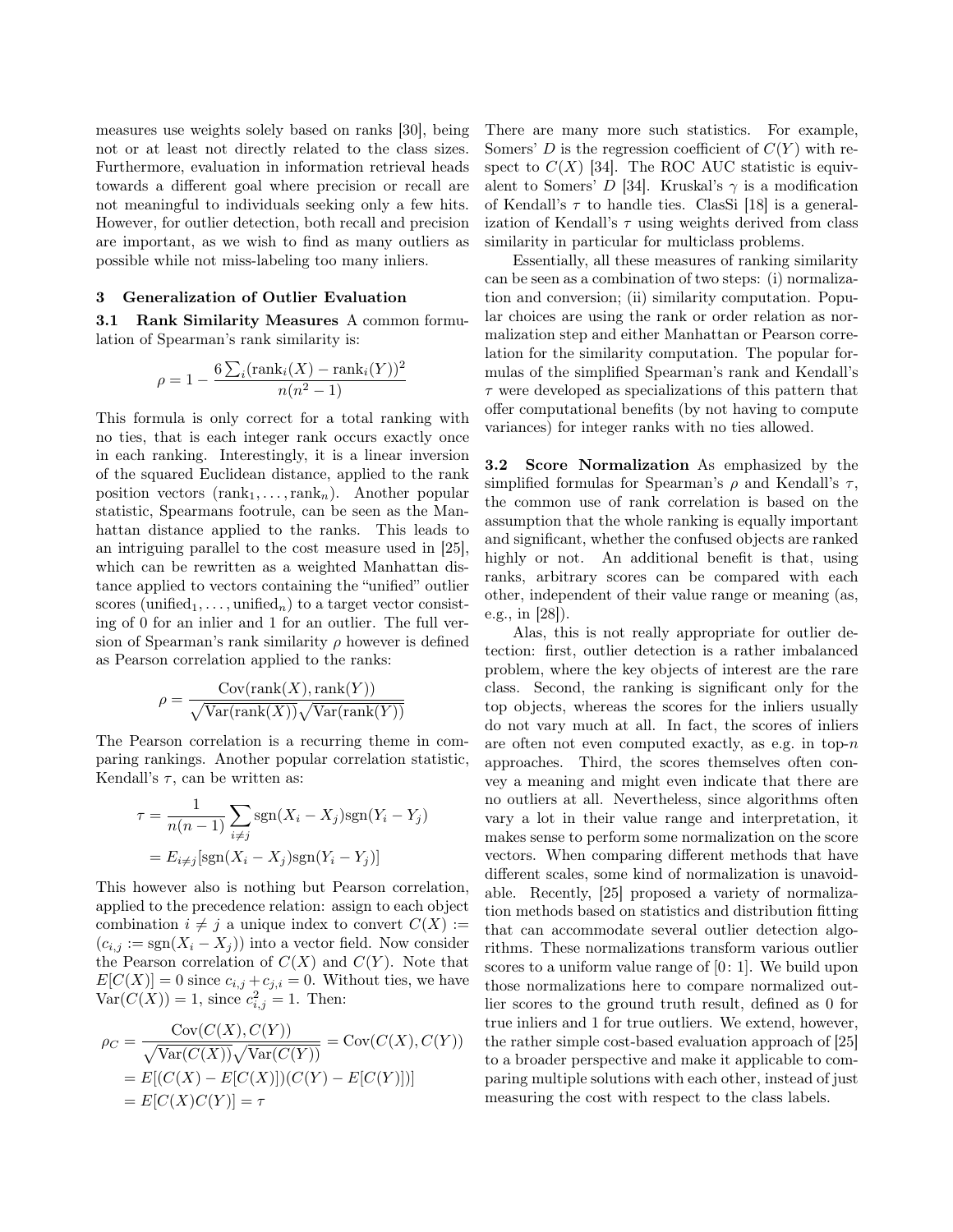| $\beta$ implined Spearman's $\rho$ |                                 |  |  |  |
|------------------------------------|---------------------------------|--|--|--|
| Normalization:                     | rank                            |  |  |  |
| Vector space:                      | score vectors                   |  |  |  |
| Measure:                           | normalized squared Euclidean    |  |  |  |
| Full Spearman's $\rho$             |                                 |  |  |  |
| Normalization:                     | rank                            |  |  |  |
| Vector space:                      | score vectors                   |  |  |  |
| Measure:                           | Pearson correlation             |  |  |  |
| Kendall's $\tau$                   |                                 |  |  |  |
| Normalization:                     | none                            |  |  |  |
| Vector space:                      | order relation                  |  |  |  |
| Measure:                           | Pearson correlation             |  |  |  |
| ROC AUC                            |                                 |  |  |  |
| Normalization:                     | none                            |  |  |  |
| Vector space:                      | order relation                  |  |  |  |
| Measure:                           | Regression coefficient          |  |  |  |
| Unified Outlier [25]               |                                 |  |  |  |
| Normalization:                     | various normalizations proposed |  |  |  |
| Vector space:                      | score vectors                   |  |  |  |
| Measure:                           | weighted Manhattan distance     |  |  |  |
| ClasSi [18]                        |                                 |  |  |  |
| Normalization:                     | rank                            |  |  |  |
| Vector space:                      | class weighted order relation   |  |  |  |
| Measure:                           | normalized Pearson              |  |  |  |

Table 1: Summarized rank comparison measures Simplified Spearman's  $\rho$ 

3.3 Outlier Scores as Vector Fields Usually, outlier scores have so far been only used to obtain an object ranking, expecting the outliers to come first. The "breadth first" ensemble method of [28] is an example of this interpretation, which merges the outlier scores of multiple algorithm runs to an ensemble by taking the top outlier each, then the second ranked objects each, etc., completely discarding the scores. However, a (numerical) outlier ranking can also be seen as a vector in a high dimensional space consisting of one dimension per object. By assigning a fixed index position to each object, one obtains a unique and complete representation of the outlier scores. The transformation is lossless, however it does not explicitly encode the rank information (unless we substitute the scores by their ranks, which can be seen as a special normalization). Given two outlier score vectors, the obvious way of comparing them is using an arbitrary distance function  $-$  e.g., Euclidean distance, Manhattan distance, or Pearson correlation distance. Due to the imbalanced nature of outlier scorings, we suggest however not to use the ordinary versions of these distances, but weighted variants.

3.4 Generalizing Existing Ranking Measures Seeing outlier score rankings as vector fields generalizes the traditional evaluation measures. Table 1 gives an overview of multiple rank comparison measures and how they fit into the general scheme discussed here. Some

methods use the order relation instead of score vectors. Since it is not clear how to properly weight the order relation for an imbalanced problem and how to use the scores, we do not further explore this option in the remainder. Yet these can be seen as instances of the generalized view as well.

3.5 Choosing Appropriate Functions There is no "best" distance function, just as you cannot say whether Euclidean or Manhattan distance is "better" – this clearly depends on the problem you are trying to solve. But let us discuss a few rules of thumb for choosing appropriate functions for this framework.

Choosing a normalization and vector space: If the exact order of inliers and outliers within these groups is not important, particularly not among the inliers, a rank normalization is not appropriate. Instead, a score-based normalization such as the ones proposed in [25] is a good choice. If however there is little knowledge available about the actual scores and score distributions, a rank normalization can be useful. In our experiments, we will be only pursuing the first strategy, analyzing the actual scores.

Choosing a distance function: Since outlier detection is a highly imbalanced problem, applying this method to outlier scores requires a weighted measurement function. Secondly, the different distance functions can serve particular needs. Using Manhattan distance is good for estimating costs as it was intended and used in [25]. For optimization problems, the common procedure is to minimize squared errors, so a (weighted) Euclidean (or squared weighted Euclidean) is more appropriate. Finally, if we are interested in the correlation of scores and have little extra information about the score distribution, a correlation distance such as (weighted) Pearson correlation is the obvious choice, since it also includes some regularization of the scores by their mean and standard deviation.

In a supervised or semi-supervised context, the weights can be chosen according to the known outliers. In an unsupervised context, the weights can be estimated for example by considering the union of the top outliers of each method as true outliers.

3.6 Weighted Pearson Correlation Pearson correlation is an interesting candidate for our framework. However, the original method is unweighted, and thus will likely be strongly biased by the non-outliers. In order to apply it to an imbalanced problem, we employ a weighted covariance instead of the regular covariance. Let the weight assigned to object i be  $\omega_i$ and  $\Omega := \sum_i \omega_i$ . The weighted mean for standardized weights is commonly defined as  $E_{\omega}(X) := \frac{1}{\Omega} \sum_{i} \omega_i X_i$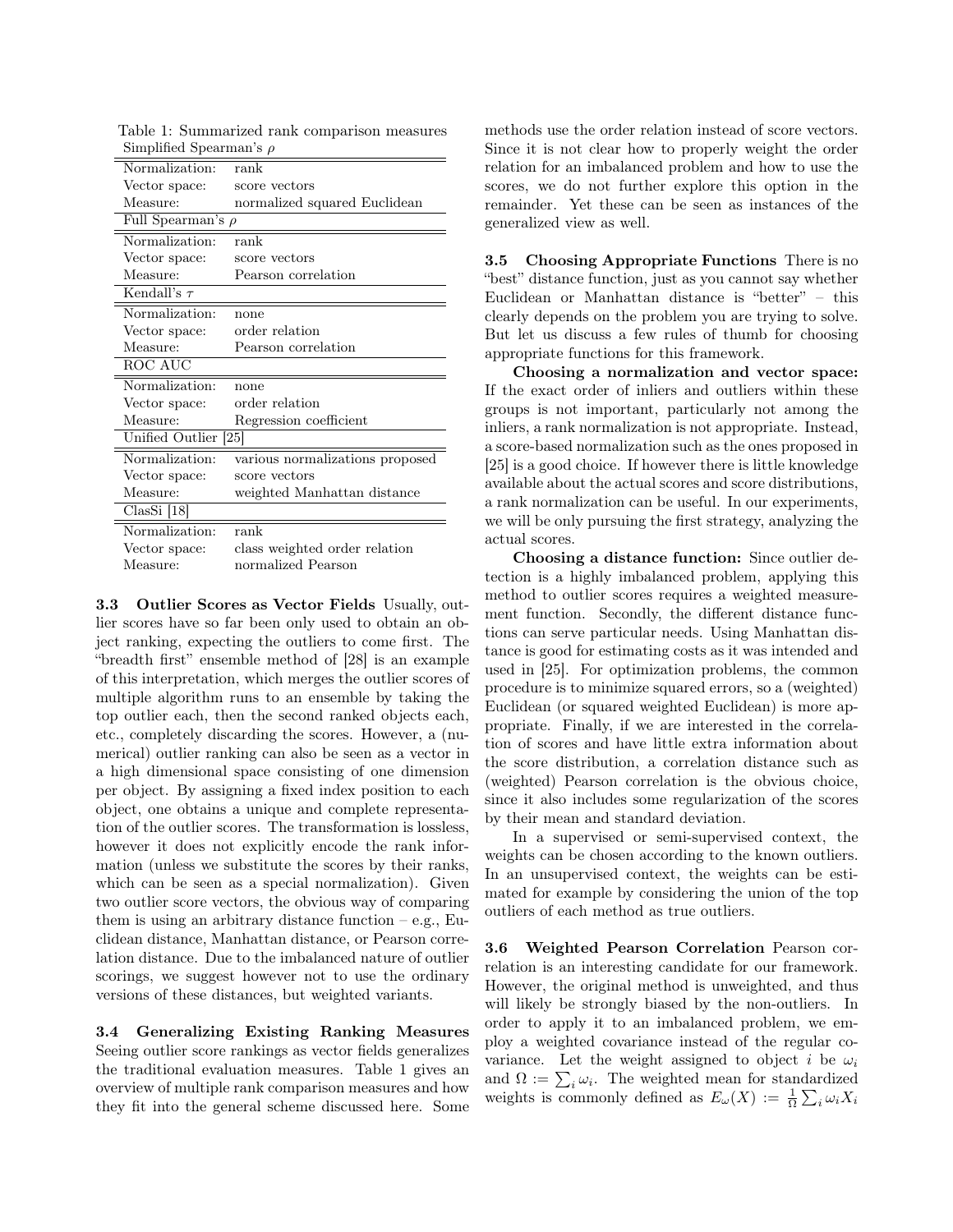|              | А   | B                                                                         | $\sim$<br>B' | C    | D    | D'   | E     |
|--------------|-----|---------------------------------------------------------------------------|--------------|------|------|------|-------|
| $^+$         | 1.0 | 1.0                                                                       | 1.0          | 1.0  | 1.0  | 1.0  | 1.0   |
| $\, +$       | 1.0 | 1.0                                                                       | 1.0          | 1.0  | 1.0  | 1.0  | 0.0   |
| $\mathrm{+}$ | 0.9 | 0.9                                                                       | 0.9          | 0.55 | 0.1  | 0.1  | 1.0   |
| $^{+}$       | 0.3 | 0.2                                                                       | 0.1          | 0.55 | 0.01 | 0.0  | 0.0   |
|              | 0.1 | 0.1                                                                       | 0.2          | 0.45 | 0.0  | 0.01 | 1.0   |
|              | 0.0 | 0.1                                                                       | 0.1          | 0.45 | 0.0  | 0.0  | 0.0   |
|              | 0.0 | 0.0                                                                       | 0.0          | 0.0  | 0.0  | 0.0  | 1.0   |
|              | 0.0 | 0.0                                                                       | 0.0          | 0.0  | 0.0  | 0.0  | 0.0   |
| <b>ROC</b>   |     | $0.000 \mid 0.000 \mid 0.188 \mid 0.000 \mid 0.000 \mid 0.312 \mid 1.000$ |              |      |      |      |       |
| smROC        |     | $0.038 \mid 0.056 \mid 0.193 \mid 0.225 \mid 0.019 \mid 0.330 \mid$       |              |      |      |      | 1.000 |
| Pearson      |     | $0.119 \mid 0.165 \mid 0.223 \mid 0.226 \mid 0.381 \mid 0.387 \mid$       |              |      |      |      | 1.000 |
| Sq. Eucl.    |     | $0.127 \mid 0.168 \mid 0.218 \mid 0.202 \mid 0.448 \mid 0.453 \mid$       |              |      |      |      | 1.000 |
| Manhattan    |     | $0.225 \mid 0.275 \mid 0.325 \mid 0.450 \mid 0.473 \mid 0.478 \mid$       |              |      |      |      | 1.000 |

Table 2: Artifical scorings of 4 positive and 4 negative examples, evaluated using typical measures

and the sample variance is then estimated using

$$
\sigma_{\omega}^{2}(X) := \frac{1}{\Omega} \sum_{i} \omega_{i} (X_{i} - E_{\omega}(X))^{2}
$$

Along this line, sample covariance is defined as

$$
Cov_{\omega}(X, Y) := \frac{1}{\Omega} \sum_{i} \omega_{i} (X_{i} - E_{\omega}(X)) (Y_{i} - E_{\omega}(Y))
$$

The weighted Pearson correlation then is:

$$
(3.1) \qquad \rho_{\omega}(X,Y) := \frac{\text{Cov}_{\omega}(X,Y)}{\sigma_{\omega}(X)\sigma_{\omega}(Y)}
$$

Weighted Pearson correlation, just like regular Pearson correlation, is in the range of  $-1 \ldots +1$ , and can be used as a dissimilarity function for example via  $1 - \rho_\omega$ .

3.7 Examples We study the effects of the proposed measure on a few toy examples, that also serve to highlight deficits in existing methods. In Table 2, we give a number of object scorings  $A$  to  $E$ . For simplicity we have chosen just 8 objects, half of them positive, half negative. We compute the scores of these rankings using a few typical methods. To make them easier comparable, we normalized the scores to a uniform range from 0 for "perfect" to 1 for "random". For ROC and smROC, we used  $2(1 - AUC)$ , for Pearson:  $1 - \rho$ . Squared Euclidean and Manhattan are linearly scaled.

Since ROC does not take the scores into account, it obviously is unable to differentiate  $A, B, C$ , and  $D$ , that all are perfect rankings. It does however consider the error from  $D$  to  $D'$  to be much more severe than  $B$  to  $B'$  while numerically it is the other way around. While the recent variant smROC [22] does use the scores, it behaves similarly here, because this setup actually triggers a non-continuity in its inversion step.

It also considers D to be better than A. Pearson, squared Euclidean, and Manhattan essentially behave as expected in these cases, with no obvious benefits for either one. It can be seen that squared Euclidean, due to the use of squared values, is less punishing the "undecided" scoring of  $C$  close to 0.5 (which can be actually desirable in many situations).

3.8 Summary The general process of applying a score normalization, then computing a distance function on the score vectors is a rather obvious but so far underused general process in evaluating outlier scores. It can also be seen as a generalization of most existing measures, as shown in Table 1, which underlines the flexibility of this process and the many ways of optimizing it for particular situations. By using a weighted distance function, the imbalance problem can be handled. The wide choice of possible distance functions – including linear costs, quadratic errors, and correlation measures – makes the general principle usable in a wide range of domains, including computing the similarity (and correlation) of results, and quality measures of the scores, using classic mean squared error principles from statistics.

#### 4 Enhancing Outlier Detection Ensembles

4.1 Background In classification, building ensembles of single classifiers to gain an improved effectiveness has a rich tradition and a sound theoretical background [9, 43]. Also in clustering, building ensemble clustering methods has found much interest over the years [15]. In the area of outlier detection, though much effort has been invested in design and implementation of advanced outlier detection algorithms, only some attempts to design superior combinations can be found in the literature [13, 25, 28, 35]. Let us reconsider the fundamental lessons learned w.r.t. ensemble methods in classification. The two basic conditions for an ensemble to improve over the contained base-classifiers are that the base classifiers themselves are (i) *accurate* (i.e., at least better than random) and (ii) *diverse* (i.e., making different errors on new instances). These two conditions are necessary and sufficient. If several individual classifiers were not diverse, then all of them will be wrong whenever one of them is wrong. This way, nothing is gained by combining them. On the other hand, if the errors made by the classifiers were uncorrelated, more individual classifiers may be correct while some individual classifiers are wrong. Therefore, a majority vote by an ensemble of these classifiers may be also correct. It is clear that each ensemble member should be at least somehow meaningful in order to get meaningful results out of their combination. Hence, a key for building good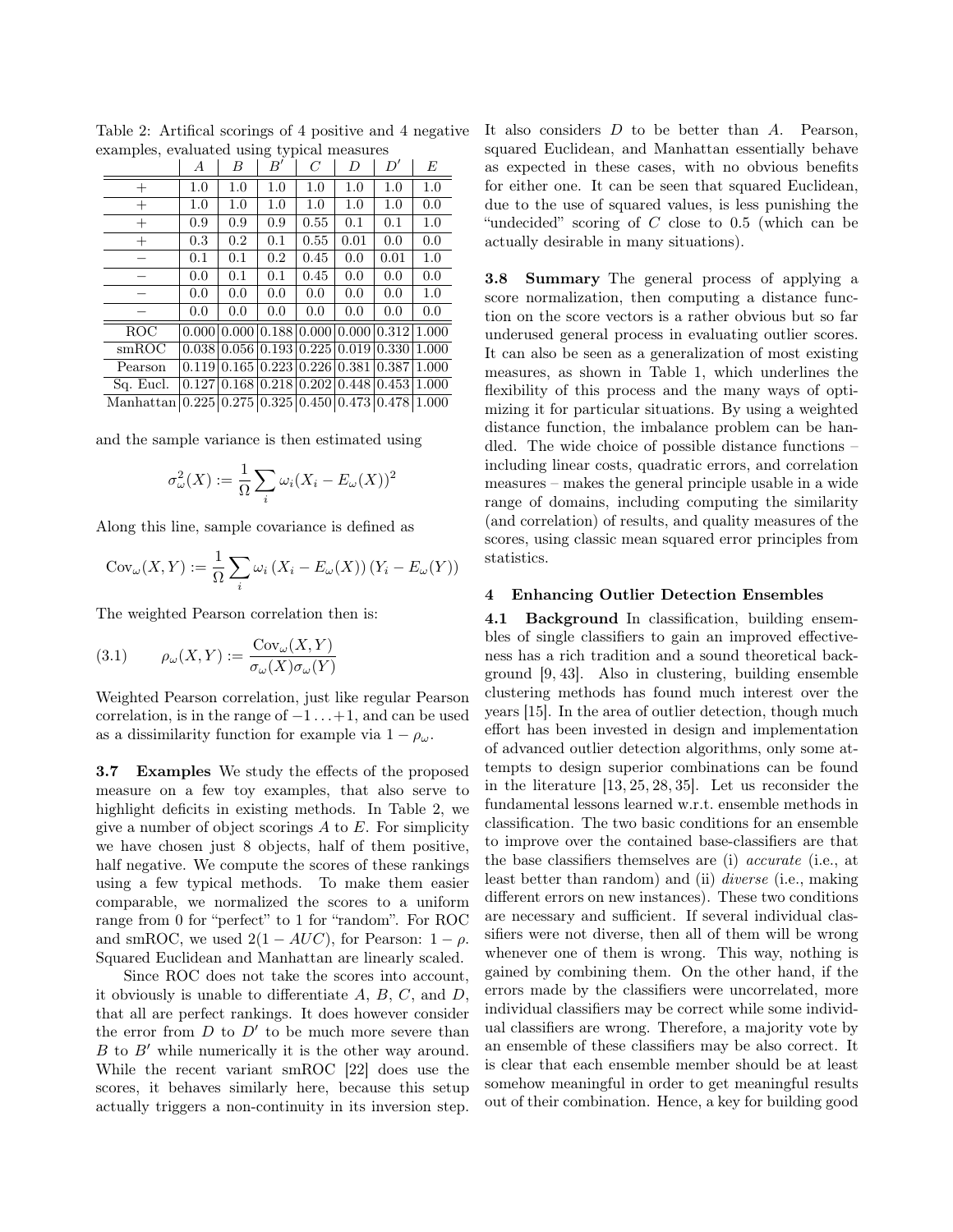ensembles is to use ensemble members that make uncorrelated errors (if any). Though [28] introduced feature bagging (a common procedure in ensemble classification or ensemble clustering) to induce some diversity in several outlier detectors, the actually achieved decorrelation of detectors has not been evaluated. Overall, this requirement has not yet found theoretical attention in the few attempts to design outlier ensembles, and actually the means to do so have not been around so far. Instead, the four approaches known so far concentrated on methods for meaningfully combining the scores. They addressed the problem that scores delivered by different methods (or in different subspaces, where the scores are usually based on distances) usually vary strongly. For combination of such different scores, [28] proposed, first, a normalization by ranking (breadth-first traversal through the outlier rankings to combine), and, second, the cumulative sum of the different scores. The second decisively relies on the comparability of the retrieved scores. To enhance this comparability was the aim of the subsequently proposed approaches. Calibration approaches (sigmoid functions or mixture modeling) to fit outlier scores provided by different detectors into probability values have been used in [13]. They induce diversity by using different values for  $k$  of the  $kNN$  distance as an outlier score. In [35], the scores provided by a specific algorithm are centered around their mean and scaled by their standard deviation. Thus, all scores are in the same range, even if rather different algorithms are used for combination. Nevertheless, to induce diversity among different detectors, [35] primarily follow the feature bagging approach of [28]. Statistical reasoning was used in [25] to translate scores of different outlier detection methods into sort of outlier probabilities. There, the possibility of enhancement by combining different methods has been demonstrated, yet no measure of actual diversity or correlation between the used base algorithms has been applied.

4.2 Observations We will see in the experimental evaluation, for example, that building an ensemble from different LOF runs with different  $k$  (as in [13]) will not always yield a good ensemble since the results may be highly correlated. On the other hand, we will also demonstrate by means of our correlation analysis, that feature bagging indeed leads to rather uncorrelated results. Hence, it is in general reasonable to use feature bagging also as a heuristic for outlier detection ensembles. Alas, to enter a caveat, though the quality in combining outlier detectors from subspaces improves upon the single subspace outlier detectors, the quality can remain well below the quality of a single method using all features.

4.3 Greedy Ensemble Construction Based on analysis of correlation between outlier score rankings, we propose an unsupervised greedy ensemble construction approach, optimizing diversity: For a set  $I$  of individual outlier detectors, select the union of the top  $k$ data points of each instance in I, resulting in  $K \ll k \cdot |I|$ different data points. Under the preliminary assumption that these were the true outliers of the data set, we build a target vector that has a 1 when the object is in these  $K$  objects and  $0$  otherwise. We compute the weights for our distance measure based on this working assumption using  $\frac{1}{2K}$  and  $\frac{1}{2(n-K)}$  as weights.

We initialize the ensemble with the detector  $i \in I$ that has the highest weighted Pearson correlation to the target vector. Then we sort all remaining detectors  $I \setminus i$  by the lowest correlation to the current ensemble, to maximize diversity. We test if we can improve our ensemble (increase the correlation with the target vector) by including the next method from the sorted list. If so, we update our ensemble with the additional method and reorder the list, otherwise we discard it. At each iteration, one method gets either included or discarded, and these decisions are not revised.

The motivation is that we have two factors to decide by: diversity and increase of correlation to the target vector (i.e., improved accuracy). Correlation increase obviously is the better hard factor – we do not want to include detectors that decrease our estimated performance – while diversity is more useful as a preference criterion. Also note that this process is entirely unsupervised (except for the initial choice of available detectors, obviously): The ensemble is greedily built from unsupervised detectors by just estimating their performance. Though this is a simple approach to merely demonstrate the applicability of a correlation measure in ensemble construction, the results are convincing and very competitive. Note that this greedy strategy is not possible with a classic *precision*@k or ROC evaluation, that cannot compare two methods for their diversity.

Clearly, using results with uncorrelated errors for combination can only be the second criterion since a certain level of accuracy in the ensemble members is essential – and the better the accuracy, the stronger the overall correlation. These two, however, are not as tightly connected as in classification or clustering, since we do not assess the correlation w.r.t. binary decisions but w.r.t. the resulting rankings, where quite different rankings can relate to equal performance in binary decision. This is exactly the gap in information that is not considered when using ROC analysis only. We demonstrate in the experiments how using this second criterion can improve the overall performance of an ensemble considerably.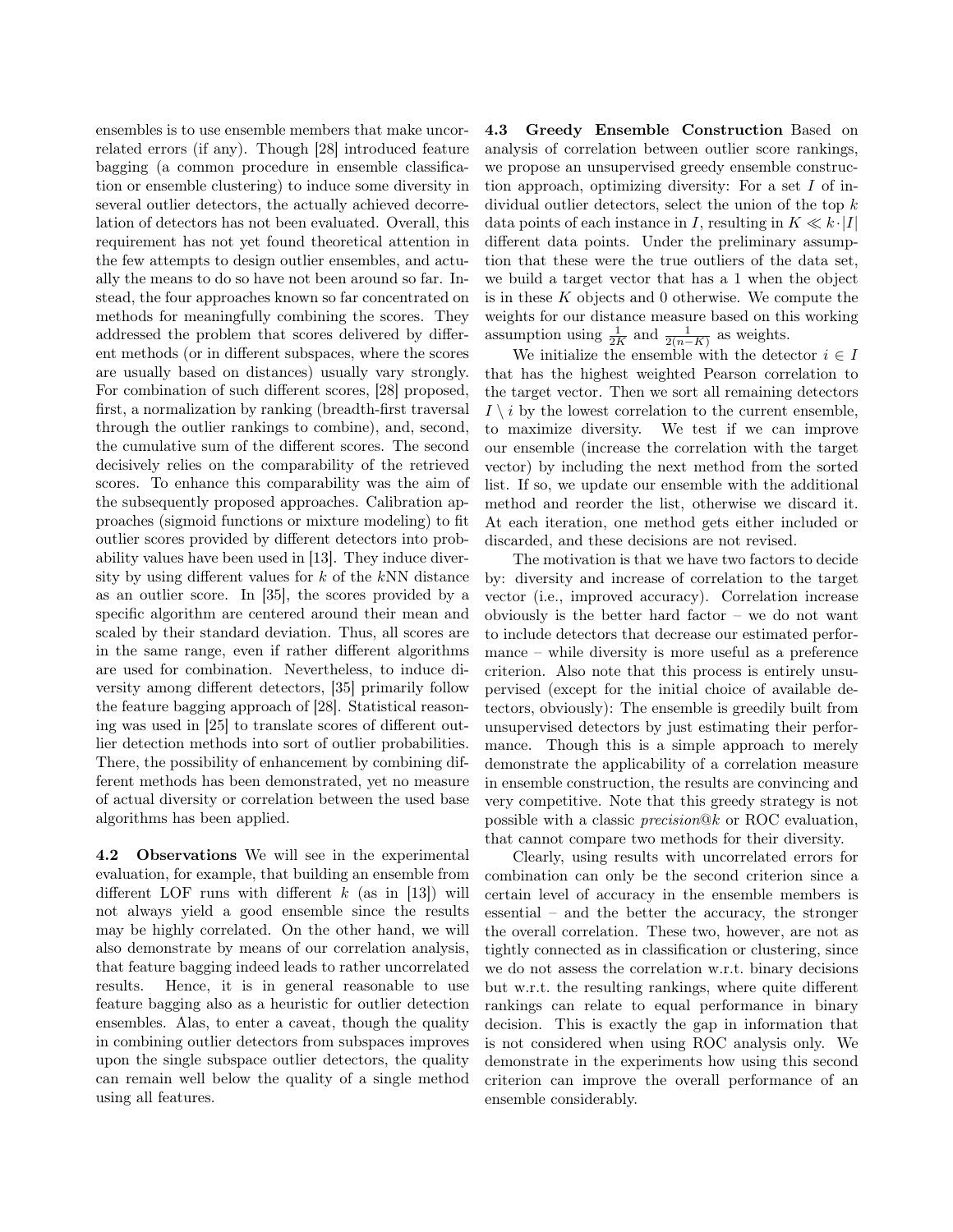#### 5 Experiments

In the experiments, we use a weighted Pearson correlation distance as defined in Equation 3.1 for assessment of similarity of rankings of outlier scores, after normalizing the score vectors as suggested in [25].

5.1 Data The first data set is based on the "Amsterdam Library of Object Images" (ALOI) [14]. We extracted feature vectors of dimensionality 27 in HSB space. While the object classes contain about 110 each, we down-sampled objects to become rare arriving at a data set of 50000 objects, containing 1508 outliers. The "Wisconsin Breast Cancer" (WBC) and "Pen-Based Recognition of Handwritten Digits" (PenDigits) data sets are from the UCI machine learning repository [3]. To obtain outliers, again one of the classes (corresponding to malignant tumors in WBC and to '4' in PenDigits) was down-sampled to 10 (WBC) and 20 (PenDigits) instances. The Metabolic data set [29] measures the concentration of 43 metabolites in the blood of newborns. The control group (healthy) has 19, 730 instances, and there are 659 atypical records (illness). The KDDCup 1999 data set, while probably not resembling real network data and having irregularities, was also included in our experiments because of its size with 60, 839 records and 38 numerical dimensions (in the preprocessed version we use) and because it is commonly used in related work. For our experiments, we are using unsupervised methods only and it does not matter whether we are detecting actual network intrusions or just defects in the data set.

5.2 Similarity of Methods We compare a series of kNN-based outlier detection methods with each other: LOF  $[6]$ , LDOF  $[47]$ , LoOP  $[24]$ , kNN  $[37]$ , aggregated kNN [2], and ABOD [26], using a variety of parameter settings for each. (We omitted ABOD for the ALOI data set, where it did not finish in reasonable time.) We use the methods as implemented in ELKI [1].

Figure 1 gives a similarity matrix for these algorithms along with a ground truth (the result matching the data set labels) on the ALOI data. Dark signals high similarity (correlation) of the ranking results of two compared algorithms. For each algorithm, the parameter k is set to  $\{5, 10, 15, 20, 25\}$  in turn. As can be estimated from the first column and row (correlation with ground truth), LoOP performed best (though far from good) in this experiment, LDOF did not find any outlier. Since the data are color histograms, we also used the histogram intersection distance [42] on a finer grained range of values for  $k$ . While the results are better overall, the similarity matrix looks virtually the same (see below, Figure 6(b)). Apparently, ALOI is not



Figure 1: ALOI with Euclidean distance



Figure 2: WBC with Euclidean distance

an easy target for all used algorithms, as the results are not highly correlated with the ground truth throughout.

The WBC data are an easier target for all methods (here including ABOD: Figure 2). We selected the optimal parameter values here, using Euclidean distance, later we inspect the stability over varying parameter values (Section 5.3). Nevertheless, the methods yield outlier scores that are quite dissimilar w.r.t. each other. Note that all variants are actually performing well in terms of ROC AUC on WBC but the correlation assessment reveals disagreements in the rankings where, still, the top-ranked items (though ranked differently within the top-group) are mostly outliers.

The two methods based on  $kNN$  distances  $(kNN)$ and aggregated kNN) are strongly correlated with each other but show the least similarity to all other methods. The aggregated version, though, is consistently a bit more similar to LOF, LoOP, and LDOF as the version solely based on a single distance. This observation makes sense, as the aggregation already introduces a dampening which is increased by the more sophisticated local methods.

5.3 Parameter Stability The parameter stability of methods can be inspected considering the diagonal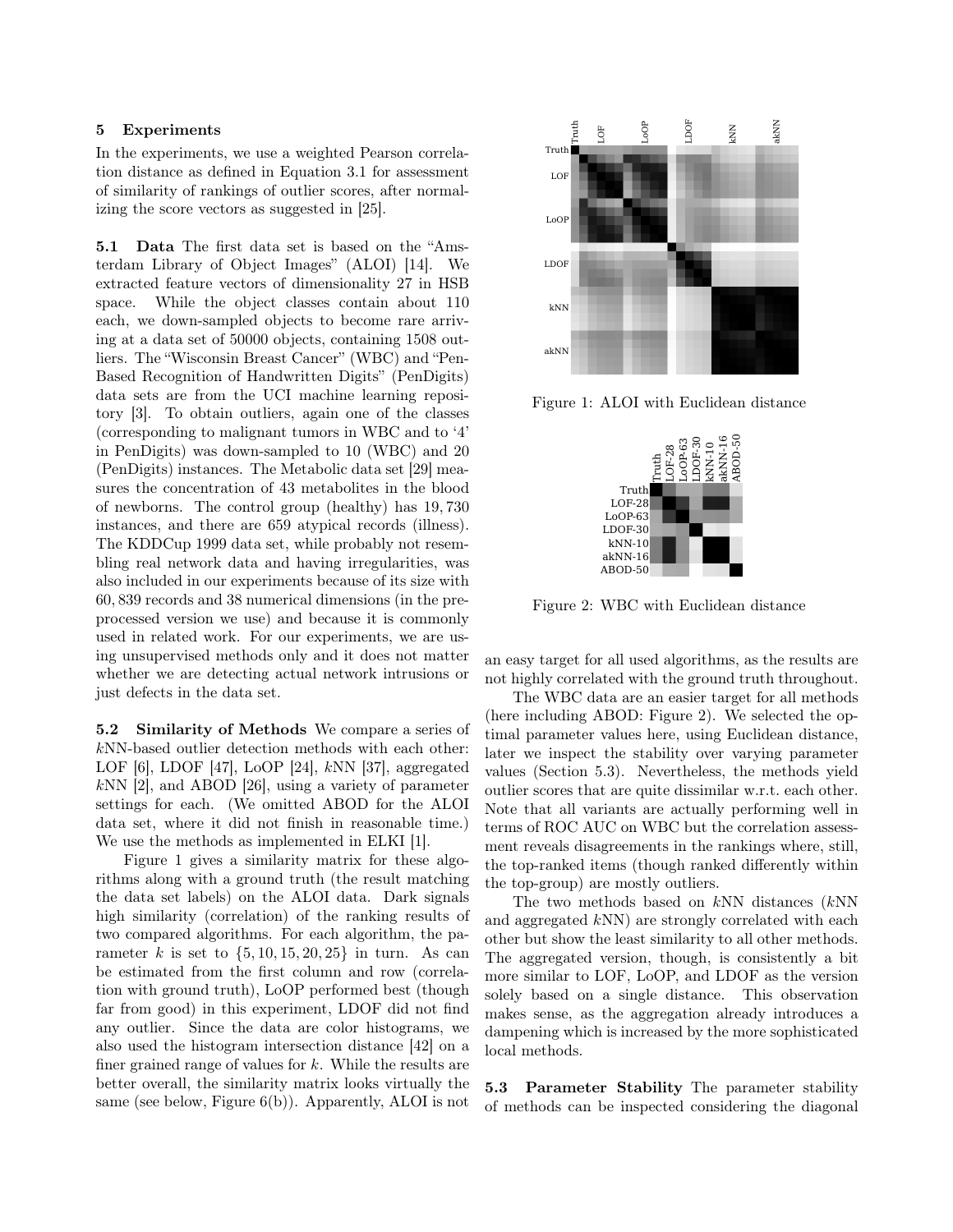



(b) Ground truth, LDOF  $(k=3,\ldots,50)$ 

Figure 3: WBC: Within method similarity over varying parameter k with weighted Manhattan distance

blocks of the matrices for the same method with different k. Considering, e.g., LOF and LoOP on ALOI (see Figure 6(b)), the rather smooth plot indicates a general stability over a broad range of  $k$ , i.e., the results of these runs with different parameter settings are highly correlated (except for rather high values of k vs. rather low values of  $k$ ). These findings should discourage in general from building an ensemble consisting of LOF runs with different ks (irrespective of the additional issue of accuracy, which is also bad here).

A somewhat different behavior can be seen on the WBC data. Here, we inspect the stability of LOF and LDOF (Fig. 3) in detail. We see both methods improving with increasing  $k = 3, \ldots, 50$ , but with a different pace and different stability. LOF essentially needs a k chosen big enough to perform well. LDOF is less stable, a broad range of small  $k$  values retrieves results that are quite dissimilar to the (better) results with big  $k$  values. Other methods result in similar findings (not shown): LoOP is comparable to LOF in stability, the kNN model is even less stable than LDOF.



Figure 4: ALOI: LOF,  $k = 20$ , distance measures



Figure 5: WBC: LOF,  $k = 20$ , distance measures

5.4 Distance Measures To assess the impact of distance measures on the resulting outlier decisions, we keep the method (again LOF) and parameter  $(k = 20)$ the same, but vary the distance functions. Used distance measures are histogram-intersection,  $L_{.8}$ , Manhattan, Euclidean, L3, maximum, squared Euclidean, arc cosine, cosine, Pearson-correlation, and squared Pearson-correlation. As depicted in Figure 4, on the ALOI data, these distances perform rather differently (though, again, all results are far from perfect). Intriguingly, all results are more similar to each other than they are to the ground truth. This figure changes when we consider the WBC data (Figure 5): here virtually all  $L_p$ -norms perform well (and similar), while the vectorlength invariant distance measures deteriorate. Overall, we see here again that the WBC data are much more accessible to outlier detection than the ALOI data. Furthermore, we see that the behavior of distance functions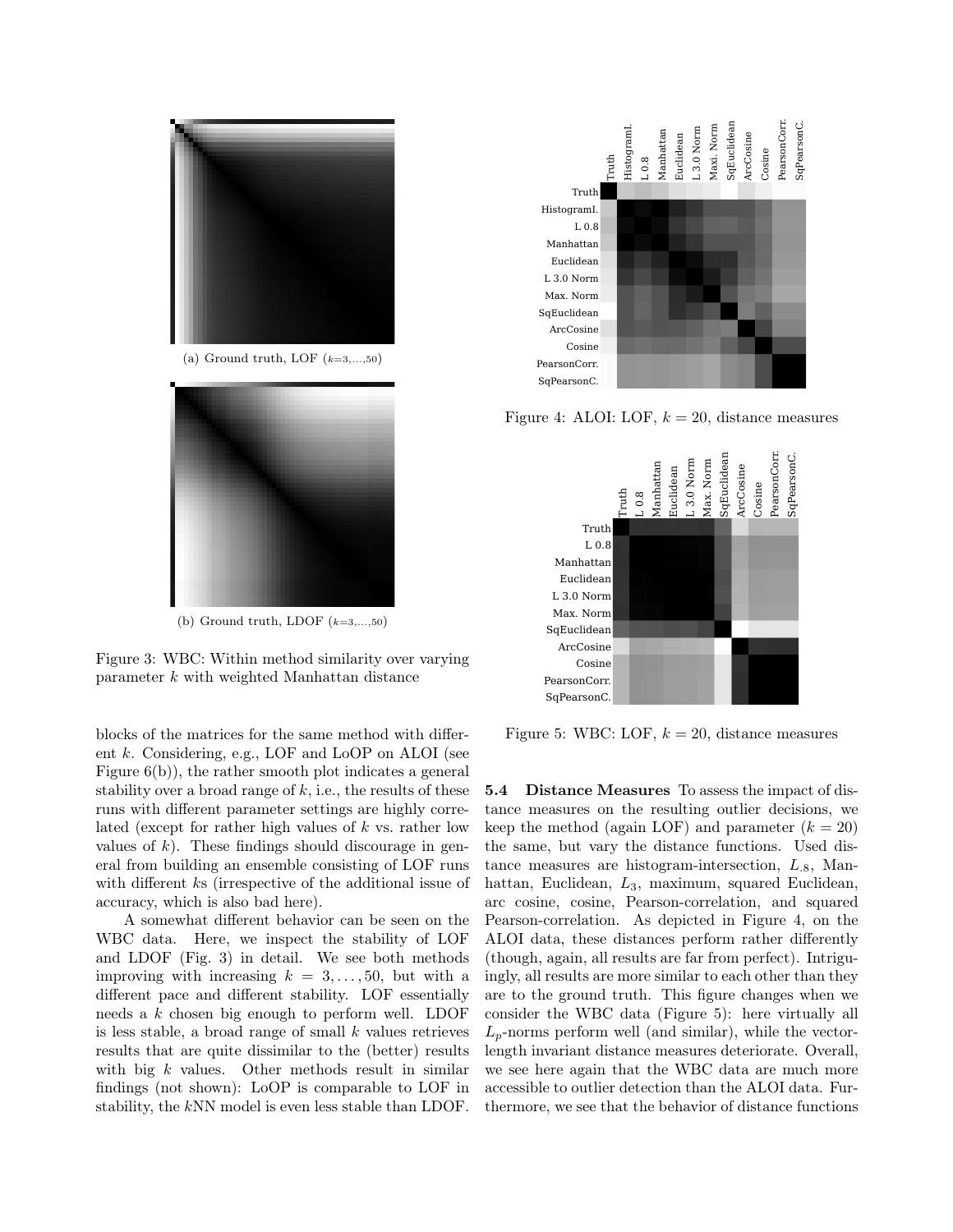

Figure 6: ALOI: Similarity of methods and gain in combining pairs

varies strongly dependent on the data set. The variance in performance of  $L_p$ -distances on ALOI is much higher than on WBC data, and there – unsurprisingly – is no clearly "best" distance function. Choosing a different distance function can both have a negligible impact on the algorithms performance or produce largely uncorrelated results.

| ROC                                  | gain                   | combined methods             | correl. |  |  |
|--------------------------------------|------------------------|------------------------------|---------|--|--|
| 0.7218                               | -                      | kNN $k=3$                    |         |  |  |
| 0.7663                               | -                      | LOF $k=4$                    |         |  |  |
| 0.7716                               | -                      | LoOP $k = 4$                 |         |  |  |
| 0.7767                               | -                      | LOF $k=20$                   |         |  |  |
| 0.8007                               |                        | LoOP $k = 30$                |         |  |  |
| 0.8253                               | 0.2176                 | LOF $k = 20 +$ LoOP $k = 4$  | 0.4006  |  |  |
| 0.7952                               | 0.1237                 | LOF $k = 4$ + kNN $k = 3$    | 0.4226  |  |  |
| 0.7938                               | 0.0769                 | LOF $k = 20 + kNN k = 3$     | 0.5014  |  |  |
| 0.8275                               | 0.1344                 | LOF $k = 4$ + LoOP $k = 30$  | 0.5373  |  |  |
| 0.7814                               | 0.0427                 | LOF $k = 4$ + LoOP $k = 4$   | 0.8458  |  |  |
| 0.7932                               | $-0.0375$              | LOF $k = 20 +$ LoOP $k = 30$ | 0.9311  |  |  |
| reference: existing ensemble methods |                        |                              |         |  |  |
| 0.7541<br>mixture model mean [13]    |                        |                              |         |  |  |
| 0.7546                               | maximum rank [28]      |                              |         |  |  |
| 0.7709                               | unscaled mean [28]     |                              |         |  |  |
| 0.7821                               | sigmoid mean [13]      |                              |         |  |  |
| 0.7997                               | unified score [25]     |                              |         |  |  |
| 0.8054                               | HeDES scaled mean [35] |                              |         |  |  |

5.5 Diversity vs. Accuracy for Combinations To numerically measure the gain in outlier detection performance of a combination (ensemble) of outlier detectors as compared to their individual performance, we use the relative improvement towards the target

$$
gain(M_1, M_2) := 1 - \frac{1 - AUC(M_1 + M_2)}{1 - \max(AUC(M_1), AUC(M_2))}
$$

AUC score of 1 over the best of the combined detectors:

In Figure 6, we inspect the relationship between accuracy of the algorithms (Fig.  $6(a)$ ), similarity of their results (Fig. 6(b)), and accuracy gain in combining two algorithms (Fig.  $6(c)$ ), here on the ALOI data, varying  $k$  for all algorithms from 3 to 30. We see essentially that combining correlated algorithms does not yield a better result than either of them (black) or, depending of the individual performance, even deteriorate (red). The kNN and aggregated kNN models perform well with rather small  $k$ . In this region, combination with, e.g., LOF shows good improvements (green). While the accuracy of  $kNN$  and aggregated  $kNN$  is decreasing with bigger values for  $k$ , also the combination with other methods does usually deteriorate the ensemble performance (red). An interesting exception is LDOF, which is substantially different from the kNN methods. Here, the combination of two not extremely well performing methods results in an intriguing gain of performance (albeit at a low level).

Finally, we show numerically that we yield better results when using the correlation information for ensemble member selection as compared to the state of the art as reported in [25] (see Table 3). As a combination rule, we use just the averaged score and rank

Table 3: Ensemble results for combination of methods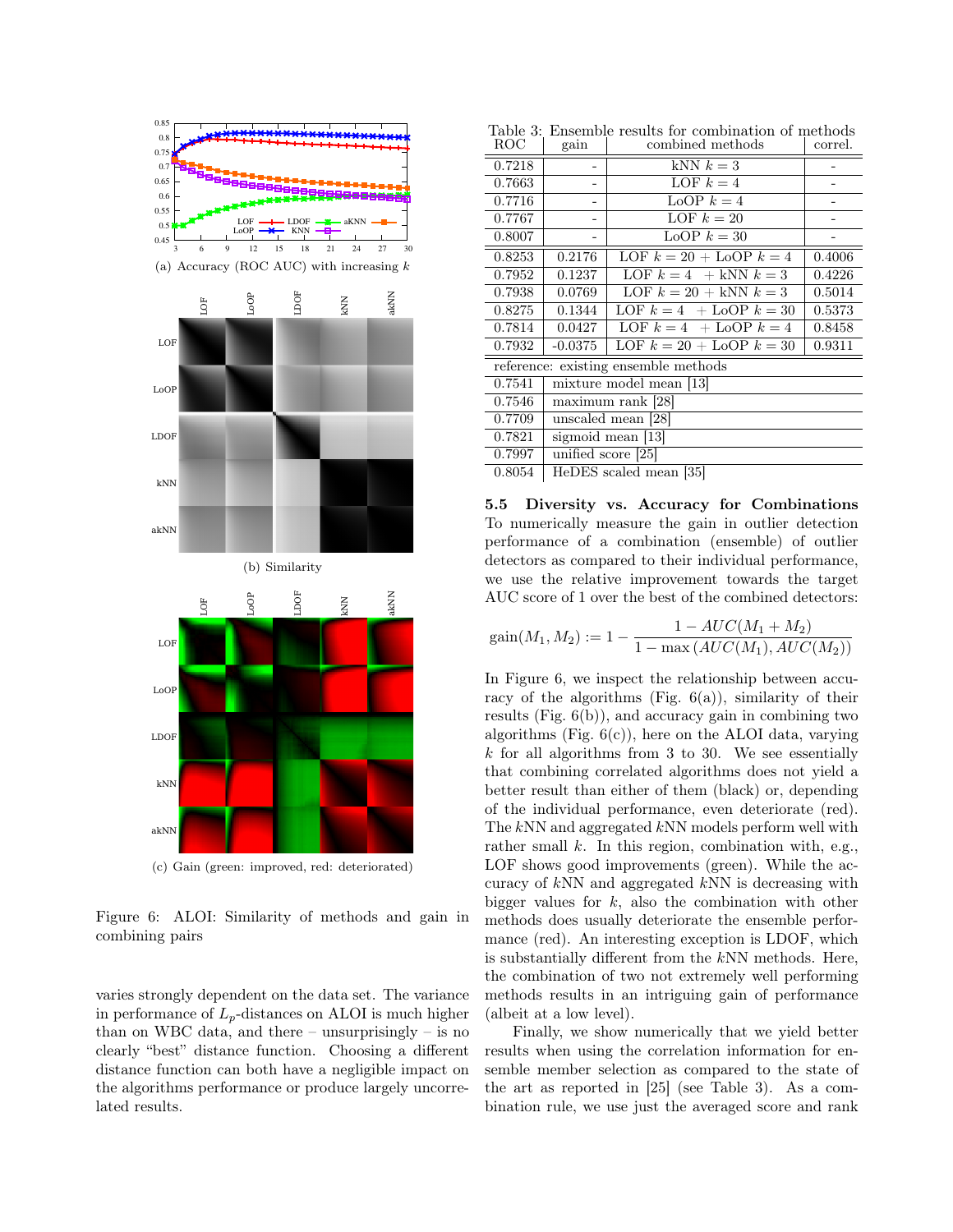these. Clearly, this is a rather simple approach. Also, combining just two individuals does usually not improve as well as the combination of more individuals. But we are not interested here in studying combination rules (where the other approaches are more sophisticated already) but in the impact of the ensemble member selection. First, we show five selected base results (among the best performing) along with their achieved ROC AUC. Second, we show for several pairs the ROC AUC and gain achieved when combining two of these, along with their correlation. Clearly, combining highly correlated results achieves a lower gain than combining rather uncorrelated results. Finally, we show as a reference the ROC AUC values for all existing ensemble methods, combining LOF, LDOF, kNN, and agg. kNN as ensemble members. The best reference value is easily reached or surpassed with combinations of two uncorrelated methods, whereas the combination of two strongly correlated methods results in a negative gain. This highlights the importance of diversification for ensembles.

5.6 Effective Ensemble Member Selection We study the impact of correlation analysis on the construction of outlier detection ensembles, inducing diversity with two variants, namely (i) feature bagging, and (ii) using different methods and parameters.

Feature Bagging: In Figure 7, we study the potential of feature bagging for outlier ensembles on the ALOI data. We randomly generated 25 feature bags, each containing 18 out of the 27 original features. In Figure 7(a), we have the similarity matrix of the LOF outlier rankings in these feature-bags. Almost all of them are rather uncorrelated, the highest correlation occurring (except on the diagonal) is 0.477 (bags  $7 \times 12$ ). As expected, the gains (Fig. 7(b)) are positive (green signal) in most cases. Exceptions are combinations of the best-performing individual feature-bags. These deteriorate (red signal) by pairing with most other feature-bags. We ascertain here that feature bagging usually results in uncorrelated outlier rankings (which qualifies feature bagging a good heuristic for outlier ensembles), and that the combination (at least of more than two) of such uncorrelated rankings usually yields a positive gain.

In Figure 7(c), the individual performance of LOF  $(k = 10)$  on these feature bags (measured with traditional ROC AUC) is plotted along with the performance of two ensembles resulting from combination of all feature bags. The full ensemble is just the mean score of all instances. It already outperforms the best individual feature bag. The greedy ensemble was built as described in Section 4.3, by collecting the union of the top 250 data points of each instance and using this for





(b) Gain (green: improved, red: deteriorated)



(c) Accuracy (ROC AUC) of single feature-bags and ensembles

Figure 7: ALOI: Similarity of feature-bags and gain in combinations

weighting and the  $0 - 1$  vector as optimization target. The ensemble kept 13 of the 25 feature bags.

For comparison, we computed 5000 truly random ensembles also containing 13 instances each. The mean AUC for this control group is 0.6359, which is slightly below both the best individual method's AUC of 0.6385 and the full ensemble's AUC of 0.6403. The standard deviation is 0.0074, which makes the optimized ensemble's AUC of 0.6522 about 2.20 standard deviations bet-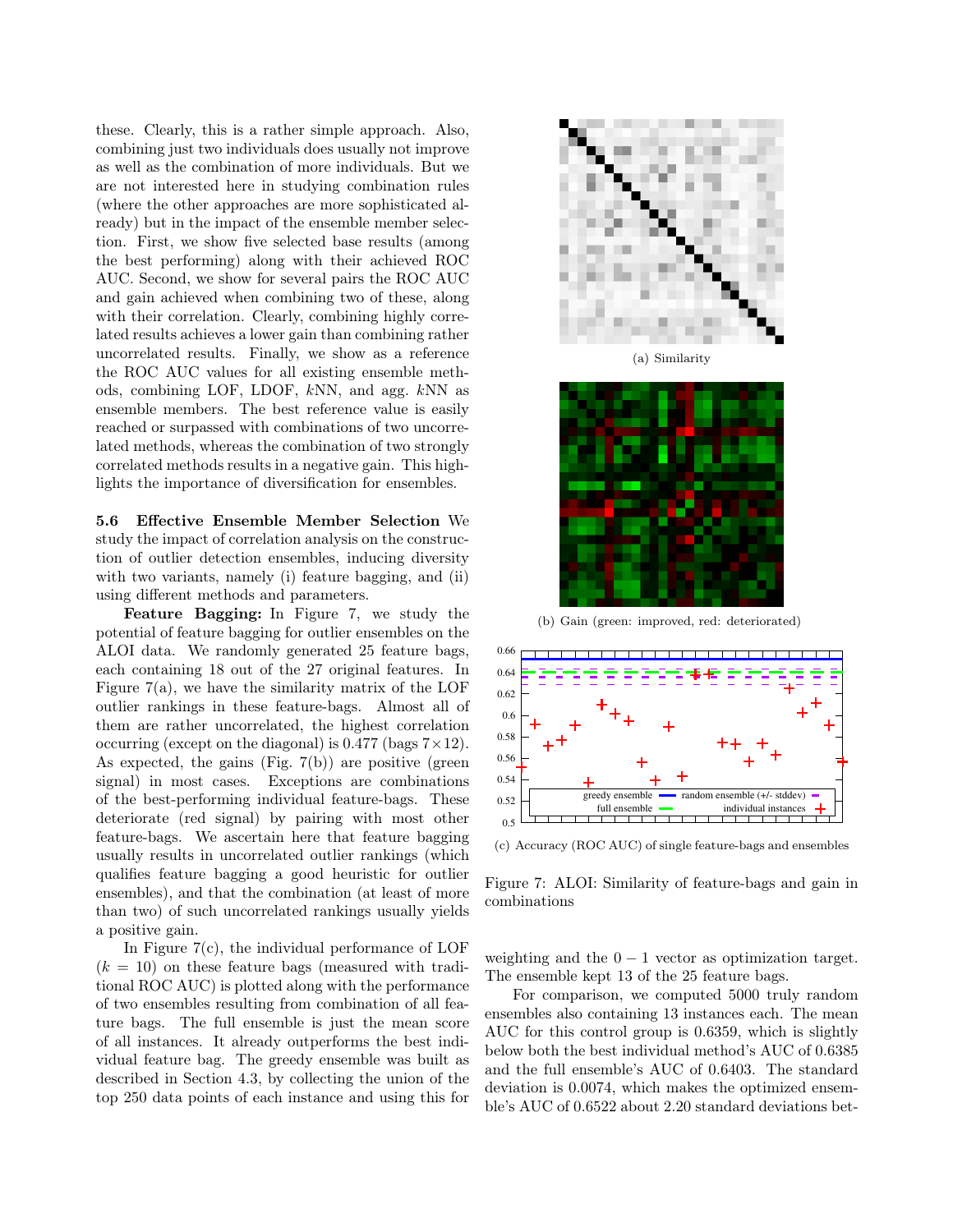|                                                                                   | $\rm AUC$ | significance           | gain compared to |           |  |  |  |
|-----------------------------------------------------------------------------------|-----------|------------------------|------------------|-----------|--|--|--|
| Method                                                                            |           |                        | full             | random    |  |  |  |
| Metabolic dataset $(5 \cdot 13 = 65 \text{ instances}, k = 100, 125, \dots, 400)$ |           |                        |                  |           |  |  |  |
| Full ensemble                                                                     |           | $\sqrt{0.9201}$<br>n/a | $:= 0$           | $+56.6\%$ |  |  |  |
| Random ensemble $ 0.8159 \t\t \pm 0.1221  -130\% $                                |           |                        |                  | $:= 0$    |  |  |  |
| Greedy ensemble $ 0.9530 = \mu + 1.12\sigma   +41.2\% $                           |           |                        |                  | $+74.5%$  |  |  |  |
| Pen digits dataset $(6 \cdot 98 = 588 \text{ instances}, k = 3100)$               |           |                        |                  |           |  |  |  |
| Full ensemble                                                                     |           | 0.9656 <br>n/a         | $:= 0$           | $+74.6\%$ |  |  |  |
| Random ensemble $ 0.8648 \t\t \pm 0.1669  -293\% $                                |           |                        |                  | $:= 0$    |  |  |  |
| Greedy ensemble $ 0.9697  = \mu + 0.63\sigma + 11.8\% $                           |           |                        |                  | $+77.6\%$ |  |  |  |
| ALOI images dataset $(5 \cdot 28 = 140 \text{ instances}, k = 330)$               |           |                        |                  |           |  |  |  |
| Full ensemble                                                                     | 0.7903    | n/a                    | $:= 0$           | $+2.36\%$ |  |  |  |
| Random ensemble $ 0.7853 \t\pm 0.0222  -2.42\% $                                  |           |                        |                  | $:= 0$    |  |  |  |
| Greedy ensemble $ 0.8380  = \mu + 2.37\sigma   +22.7\%$                           |           |                        |                  | $+24.6\%$ |  |  |  |
| KDDCup 1999 dataset $(5 \cdot 10 = 50 \text{ instances}, k = 550)$                |           |                        |                  |           |  |  |  |
| Full ensemble                                                                     | 0.8861    | n/a                    | $:= 0$           | $+15.3\%$ |  |  |  |
| Random ensemble $ 0.8655 \t\pm 0.0414  - 18.1\%$                                  |           |                        |                  | $:= 0$    |  |  |  |
| Greedy ensemble $ 0.9472  = \mu + 1.97\sigma + 53.6\% $                           |           |                        |                  | $+60.7\%$ |  |  |  |

ter than the random subset, and a relative gain of 3.8% over the best individual AUC.

However, in this example, the quality of all individual outlier rankings is not good enough to yield a particularly impressive overall quality of the ensemble (which qualifies the findings of [28]). This is not unexpected on this data set: in color histograms, many dimensions are zero, and few dimensions carry the actual signal. The quality of a feature bag largely depends on keeping the right dimensions.

Combining Different Methods: For our largest experiments, we used all results from LOF, LDOF, LoOP, kNN, and weighted kNN, (for PenDigits also  $ABOD$ ) and multiple values of  $k$ . Some of these instances, such as kNN, are expected to be strongly correlated. Furthermore, LDOF often did not work too well. As control group, we used 5000 random ensembles with as many methods as the greedy ensemble used (usually around  $5-10$ ), and use the mean and standard deviation of these ensembles to judge the significance. It can be seen (Table 4) that the random ensembles are usually clearly worse than the full ensemble, while the greedy ensemble provides a clear improvement, and also performs better than the full ensemble (the PenDigits data set is fairly easy, a much bigger improvement was not to be expected). On the ALOI data set, the ensemble obtained a ROC AUC score of 0.8380, which is in particular also clearly better than the previously reported results on this data set (see Table 3).

# 6 Conclusion

Though developing algorithms for outlier detection found a lot of attention in recent years, evaluation and

judging the quality of algorithms has barely improved over using ROC curves or the area under these curves as a ranking evaluation measure. ROC or ROC AUC analysis, however, completely neglects the scores (which is a pity as long as the scores have any meaning at all) and does not allow for an easy and clear comparison between different methods or for an assessment of similarity between their results.

Here, we developed a correlation measure for comparing rankings, taking the scores into account. This measure is suitable in particular for outlier rankings and outlier scores (posing other requirements as compared to the evaluation of rankings in IR and databases in general). We discussed the relationship and differences to other typical ranking evaluation measures and demonstrated the applicability and advances in evaluating the results of different outlier detection algorithms, with different parametrization, and on different data. Were all methods would have a similar performance as judged by ROC AUC, supplementing a ROC analysis with our ranking similarity measure allows for deeper insights in similarities and differences between different methods, parametrization, distance measures, and data.

In particular, our measure provides for the first time the means to select members of an ensemble for outlier detection in a sophisticated manner (rather than the mere heuristic compositions tried so far). We therefore expect to enable further advances in the development of effective ensemble methods for outlier detection.

### References

- [1] E. Achtert, A. Hettab, H.-P. Kriegel, E. Schubert, and A. Zimek. Spatial outlier detection: Data, algorithms, visualizations. In *Proc. SSTD*, pages 512–516, 2011.
- [2] F. Angiulli and C. Pizzuti. Fast outlier detection in high dimensional spaces. In *Proc. PKDD*, pages 15– 26, 2002.
- [3] A. Asuncion and D. J. Newman. UCI Machine Learning Repository, 2007. http://www.ics.uci.edu/ ~mlearn/MLRepository.html.
- [4] S. D. Bay and M. Schwabacher. Mining distance-based outliers in near linear time with randomization and a simple pruning rule. In *Proc. KDD*, pages 29–38, 2003.
- [5] D. C. Blest. Theory & methods: Rank correlation an alternative measure. *Austral. & New Zealand J. Statist.*, 42(1):101–111, 2000.
- [6] M. M. Breunig, H.-P. Kriegel, R. Ng, and J. Sander. LOF: Identifying density-based local outliers. In *Proc. SIGMOD*, pages 93–104, 2000.
- [7] B. Carterette. On rank correlation and the distance between rankings. In *Proc. SIGIR*, pages 436–443, 2009.
- [8] T. de Vries, S. Chawla, and M. E. Houle. Finding local

Table 4: Ensemble results for combination of methods